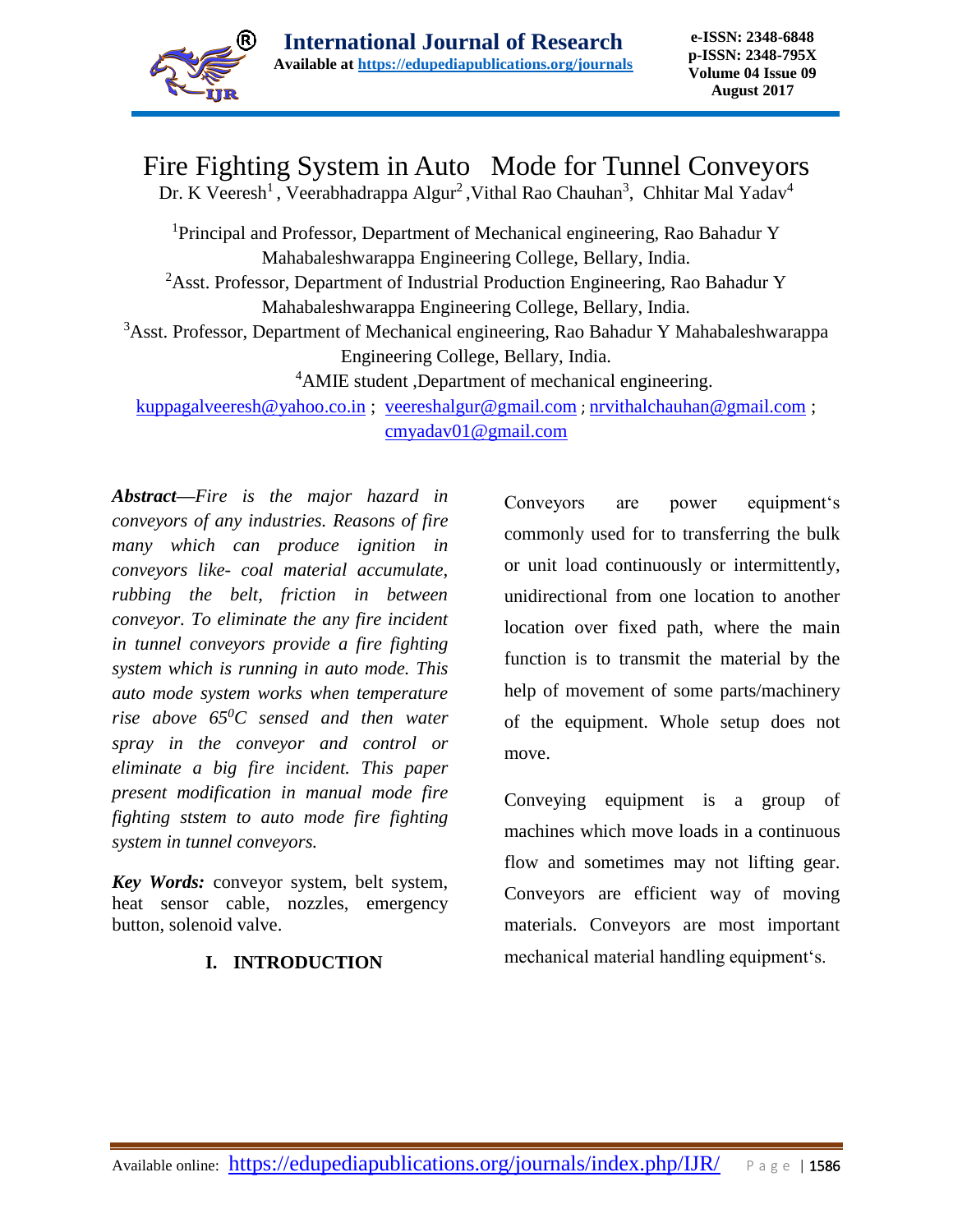



Fig.1 Configration of conveyor.

#### Study area

The JSW STEEL LTD. Bellay, Karnataka Raw Material Handling System.

#### Conveyor belt

Conveyor belt is endless loop which move parts or materials from one location to another. Conveyor belts are driven by variable speed electric motors with two or more, the belt rotating around the pulleys. One or both of the pulleys are powered, moving the belt and the material on the belt forward. The powered pulley is called the drive pulley while the non-driven pulley is called tail pulley.

# TYPES OF CONVEYOR BELT

1. Multi plies Conveyor belt- Nylon Polyester material (EP)

2. Fire and Flame resistant (FR)

- 3. Heat Resistant conveyor belts (HR)
	- 4. Pipe conveyors
	- 5. Steel cord re-in forced belts. (SC)

# **II. FIRE**

Fire is most dangerous hazards in conveyors. A local caused of fire are transporting coal material through conveyor which spillage and accumulate near the conveyor belt. This accumulate coal material major cause of fire which high risk of fire and convert this fire in a big fire accident and damage more so early fire sensor is essential for eliminate a big fire accident.

#### Fire hazards

Conveyor enclosures and supporting structures are normally of non-combustible construction. However, any large fire in the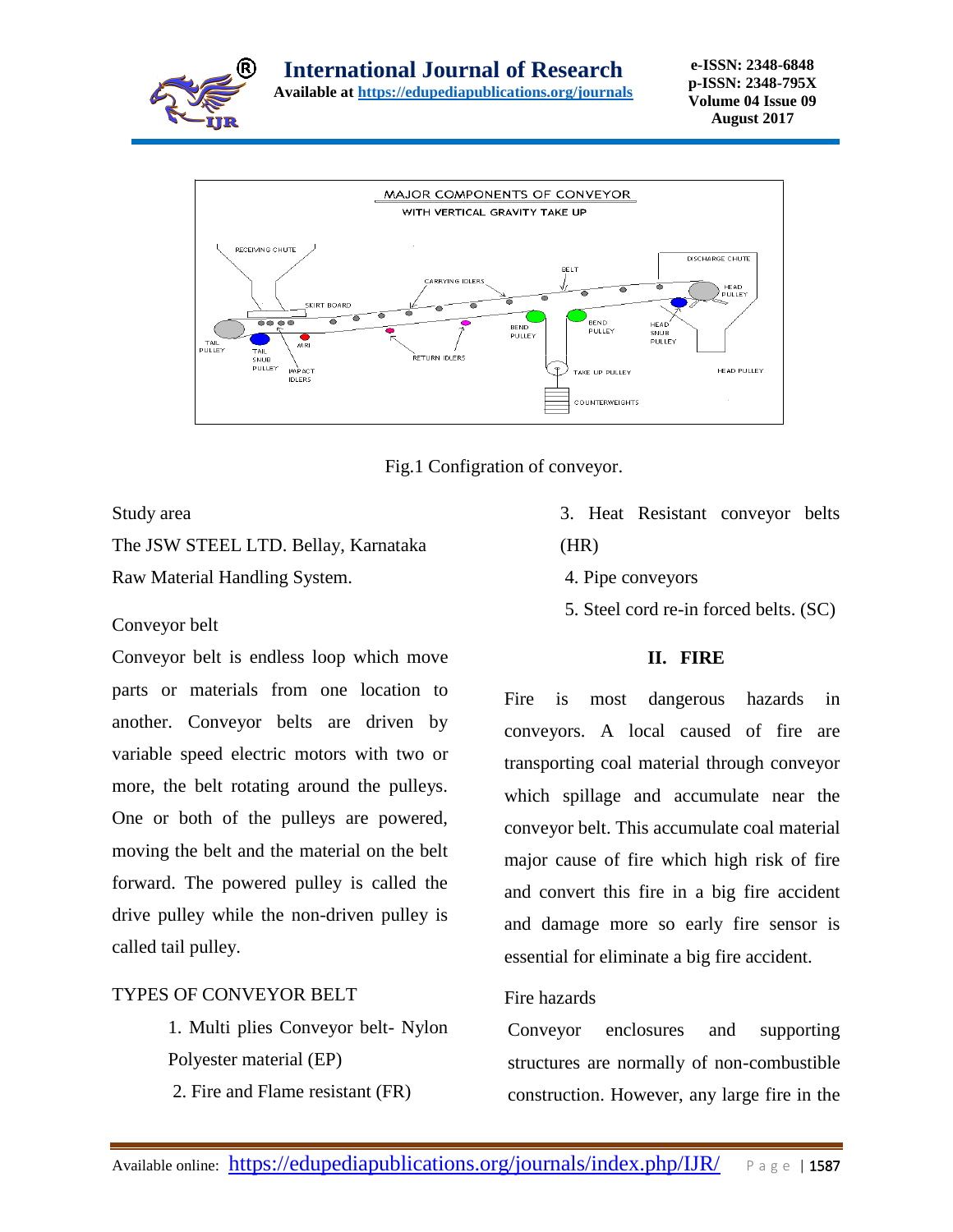

enclosure may damage, or in the case of included conveyors cause the collapse of, structural elements. The principal fire load includes the material being conveyed and the belt itself.

Conveyor belts are made of plies of rubber and fabric of natural or man-made fibers. Conventional belts are easily ignited, spread fire rapidly and liberate large quantities of smoke. Inclined conveyors may cause a flue effect thereby increasing the spread of the fire. An unusual occurrence is if the belt should part under tension: the burning ends will fly apart causing two remote fires. The fire hazard increases with the age of the belt; older belts may become coated or impregnated with oils or combustible residue.

#### Causes of fire

Ignition sources:- The investigations into possible ignition sources for conveyor belt fires showed various reasons for the occurrence of fires. The following nonexhaustive list summarizes causes for conveyor belt fires without any classification:

- 1. Friction of belts
- 2. Collapsed idler bearing
- 3. Fires of flammable liquids
- 4. Slide of a belt in a drive
- 5. Jammed rollers
- 6. Friction from brake
- 7. Coal spillage
- 8. Excessive temperature of the drive
- 9. Seizing of bearings
- 10. Seizing of gears
- 11. Collapsed pulley bearing
- 12. Sparks, electrical causes

# **III.EQUIPMENT AND METHODOLOGY**

#### **Equipment's**

#### LHS CABLE (LINER HEAT SENSIBLE)

LHS Cable is a smart sensing product aimed at providing early detection of fire or overheating in adverse environmental conditions within areas of limited access and surveillance. These unique cables and associated systems can detect heat anywhere along the length of the cable by detecting changes in temperature.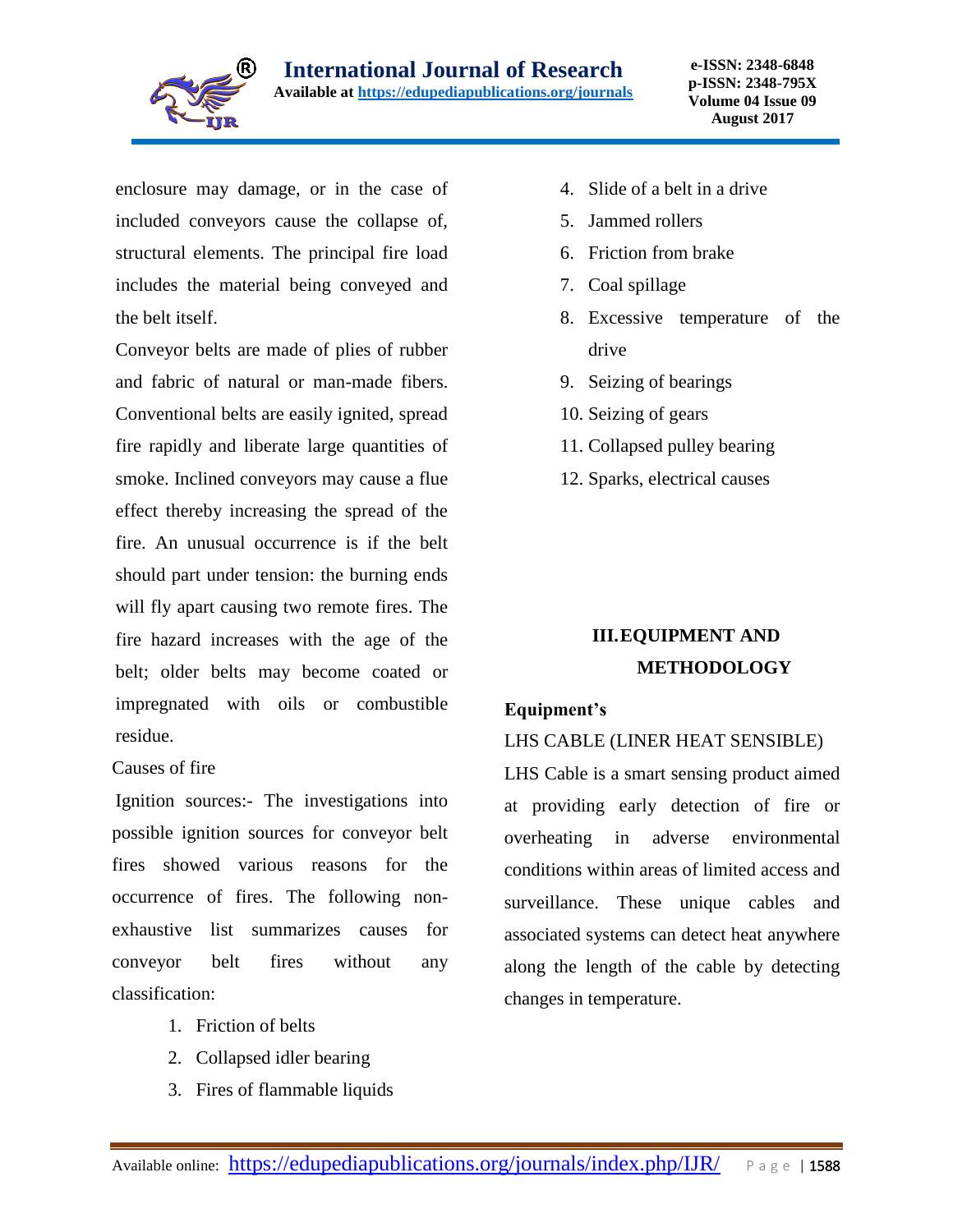





#### **NOZZLE**

A nozzle is a device designed to control the direction or characteristics of a fluid flow (especially to increase velocity) as it exits (or enters) an enclosed chamber or pipe A nozzle is often a pipe or tube of varying cross sectional area, and it can be used to direct or modify the flow of a fluid (liquid or gas). Nozzles are frequently used to control the rate of flow, speed, direction, mass, shape, and/or the pressure of the stream that emerges from them. In a nozzle, the velocity of fluid increases at the expense of its pressure energy.



Fig.3 Full cone spray nozzle.

#### EMERGENCY BUTTON

When using emergency stop buttons and kill switches, are they designed in such a manner

in which their role is more physical, such as interrupting a power supply (apparently in some of the models, like the one pictured, the button has to be turned before operation can resume), or are they just basic big red pushbuttons that are simply coded to wait until they're pressed and another work of emergency button is give signal about hazard.



Fig.4 Present condition of the Emergency button

#### SOLENOID VALVE

A solenoid valve is an electromechanically operated valve. The valve is controlled by an electric current through a solenoid: in the case of a two-port valve the flow is switched on or off; in the case of a three-port valve, the outflow is switched between the two outlet ports. Multiple solenoid valves can be placed together on a manifold.Solenoid valves are the most frequently used control elements in fluidics. Their tasks are to shut off, release, dose, distribute or mix fluids. They are found in many application areas.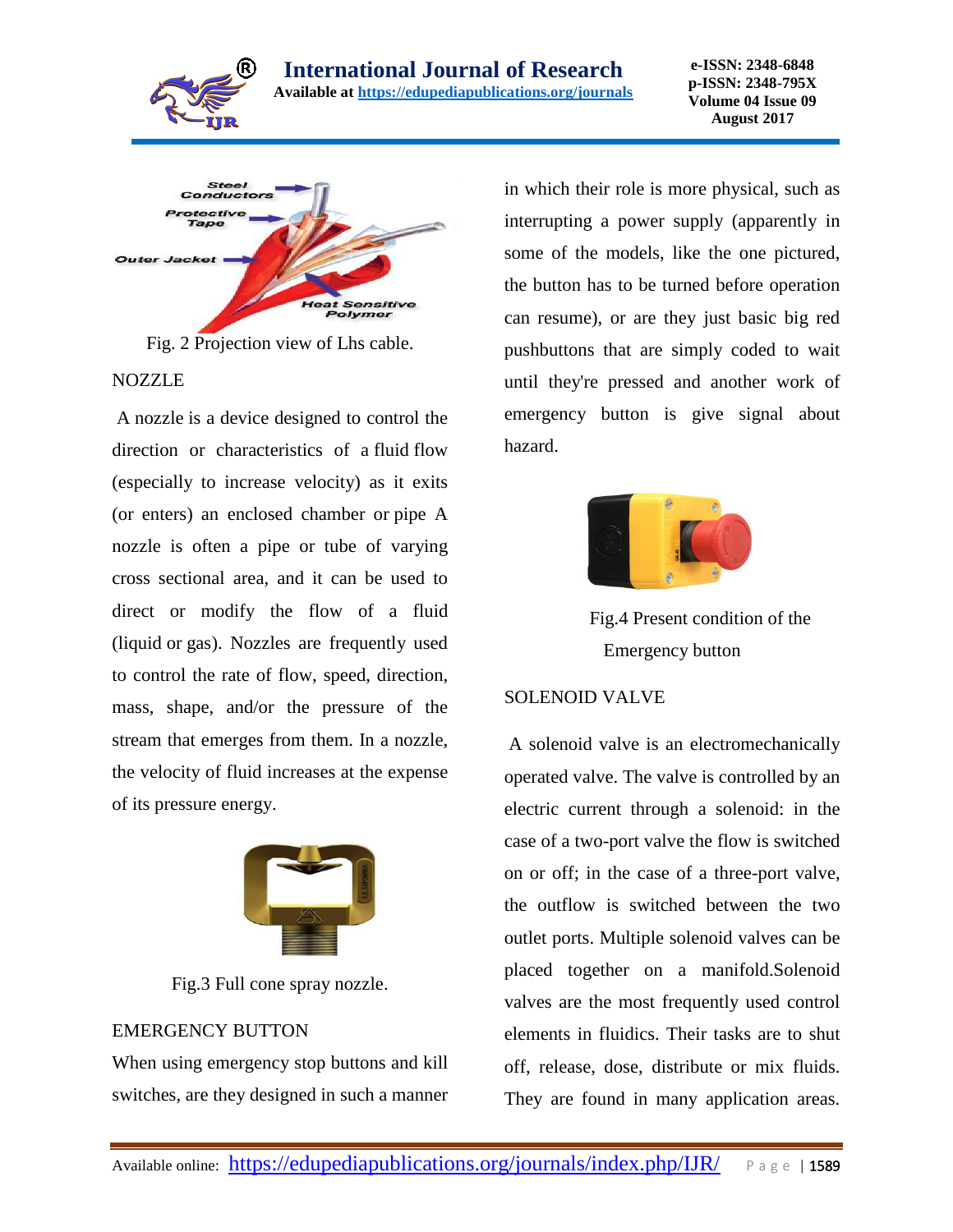

Solenoids offer fast and safe switching, high reliability, long service life, good medium compatibility of the materials used, low control power and compact design.



Fig.5 Solenoid valve

### **METHODOLOGY**

Laying of lhs cable for auto mode in firefighting system

Previously installed firefighting system was manual mode. After modification added the LHS cable along the length of the conveyor on both sides of the conveyor carrying side and return side which short-circuit above the temperature of  $65^{\circ}$ C and send a signal to SMPS.



Fixing of nozzles for better water spray in firefighting system

Previously before implementation of the project the nozzles are not installed with the conveyor, but the water also discharged at a single point of the conveyor.

After the implementation and installation of the full cone nozzle for every meter of the

#### Fig.6 After laying LHS Cable Fig.7 After laying LHS Cable

conveyor installed with the conveyor, the water will be discharged with full spray over the conveyor covering one meter. In this way all over the conveyor water will be sprayed.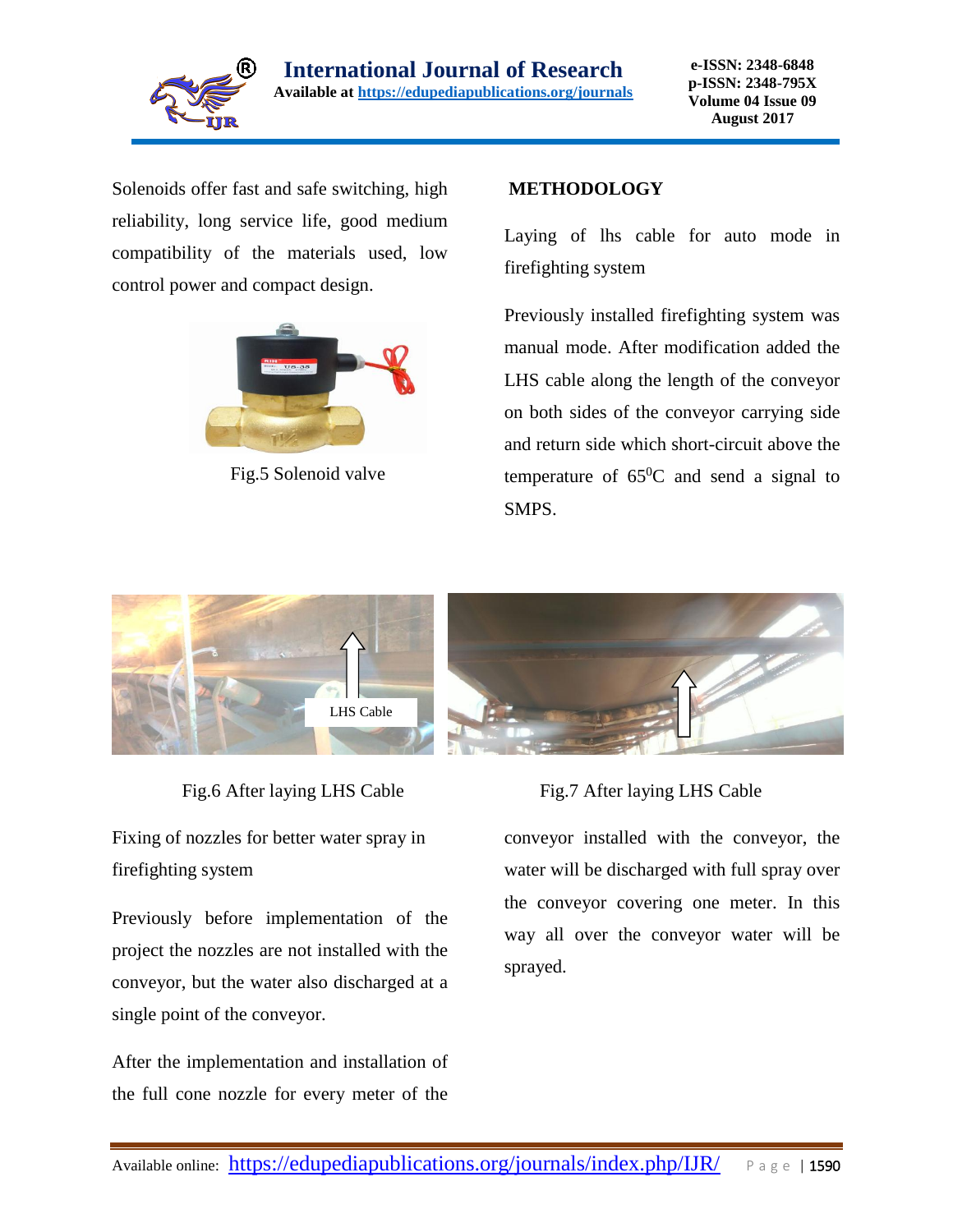

# **International Journal of Research**

**Available at<https://edupediapublications.org/journals>**

**e-ISSN: 2348-6848 p-ISSN: 2348-795X Volume 04 Issue 09 August 2017**



Fig.8 Before fixing of nozzle Fig.9 After fixing of the nozzle

Replacing emergency button against manual press button in every deluge valve house

Previously manual mode firefighting system have a manual press button in every DVH which is not easy to operate for every one due to no knowledge about this button because less uses. But new emergency button is installed in DVH for emergency situation which is easy to operate by everyone because this uses every location for emergency purpose.



 Fig.10 Previous manual press button Fig.11 Present condition of the Emergency button

# **IV. RESULTS AND DISCUSION**

Firefighting system was taken in auto mode

Firefighting system was taken in auto mode reducing the chances of firefighting system.

Surface area of water spray has been increased.

1. Previously before implementation of the project the nozzles are not installed with the conveyor, but the water also discharged at a single point of the conveyor.

2. After the implementation and installation of the full cone nozzle for every meter of the conveyor installed with the conveyor, the water will be discharged with full spray over the conveyor covering one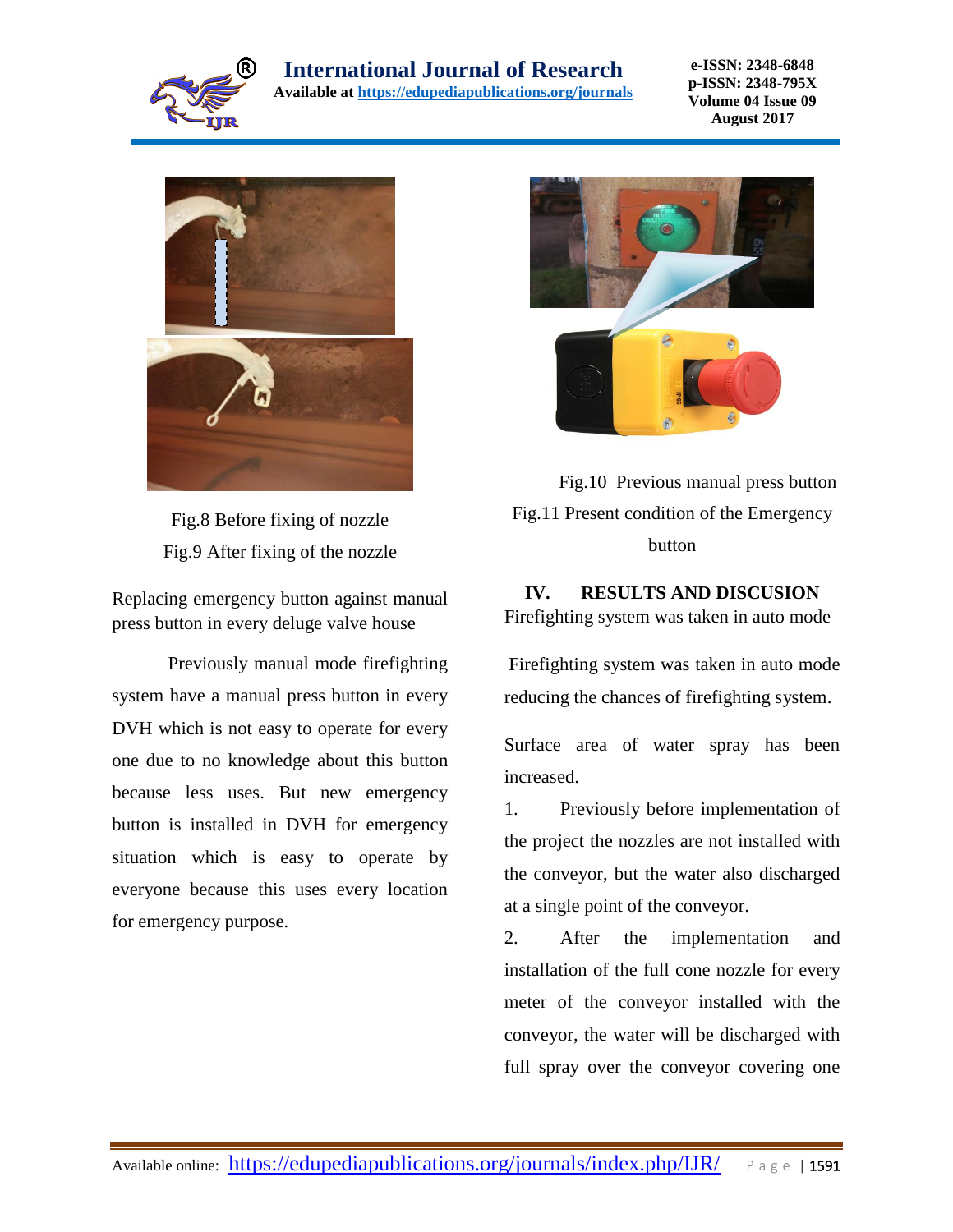

meter. In this way all over the conveyor water will be sprayed.

Chances of happening fire incidents were reduced by increasing the conveyor safety.

1. Previously if the fire catches at the conveyor it takes some time to ON the water spray and it increases the fire on the conveyor.

2. After installing the LHS cables and changing the Emergency Switch even if there is no communication the fire can be attended immediately.

3. When LHS cable senses small amount of heat it gets Short-circuit and immediately the solenoid valve gets open and the water spray will sprayed over the conveyor.

Reduced the cost of demerge caused by fire incident.

1. If a fire incident happens the conveyor will be burnt and causes the production breakage. With this tippling also will be stopped so that effecting with heavy demerges.

2. With this project the conveyor will be saved from the fire and the demerge was controlled because of the fire incident.

Saving the time and increasing the availability of conveyors.

1. If the conveyor catches fire then it takes more time to replace the conveyor and the restart the production and tippling.

2. With this project the conveyor can be saved from the fire and the conveyor availability can be increased.

Reduced the water pressure and eliminate the water pump damage

In relevance to initial condition, the happening of fire hazard leads to start-up water spray to the entire length of conveyor. This may causes pressure drop to the extreme end of conveyor. Despite of all this, fire hazards at ends of conveyors results insufficient water spray and also high load on pump. So, prior to the above consequence we distinguished entire conveyor into three zone (fire zone, previous zone, next zone), with respect to fire hazard in respective conveyor zone water spray will light up. Therefore there will be a saving in water and also enhance of water pressure to compress fire.

# **CONCLUSION**

After project has been done to test the process. The heat and fire sensor continuously monitors the temperature present in the conveyor region and gives